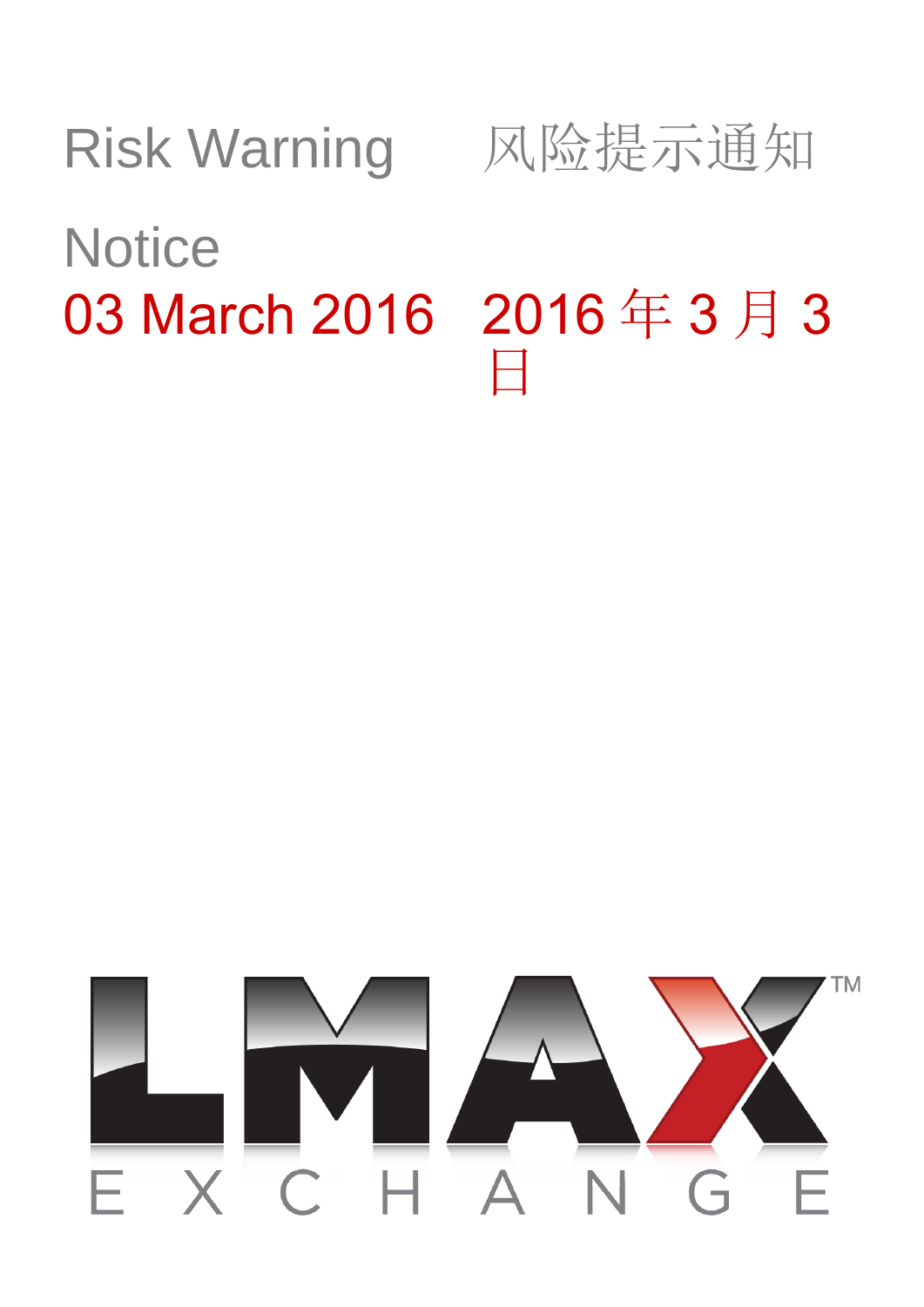

## LMAX Risk Warning Notice LMAX 风险提示通知

## Effective date: 03 March 2016 生效日期:2016 年 3 月 3 日

The purpose of this Notice is to provide information concerning the trading services offered by LMAX ("we", "us", "our", "ours" and "ourselves" as appropriate), together with guidance on and warnings of some of the risks associated with those services.

This Notice cannot and does not explain all of the risks associated with our services nor does it contain a detailed explanation as to how our services operate. For a detailed explanation on how our services operate, you should read the following documents, which together with this Notice, form our agreement with you.

- $\overline{\mathbf{z}}$ Terms of Business **Contract Contract Contract Contract Contract Contract Contract Contract Contract Contract Contract Contract Contract Contract Contract Contract Contract Contract Contract Contract Contract Contract Cont**
- X Instrument Information Schedules **butter in the Schedule Austice Container** and the example of  $\mathbf{z}$
- $\overline{\mathbf{v}}$ Trading Manual 2008年 2月20日 10:00 10:00 10:00 10:00 10:00 10:00 10:00 10:00 10:00 10:00 10:00 10:00 10:00 10:00

l

Order Execution Policy <br> **Draw TOMAGE SECUTE:** THE TOMAGE TO THE THE THE TOMAGE TO THE THE TOWARD TO THE THE THE TOWARD TO THE THE THE T  $\overline{\phantom{a}}$ 

You should not commence trading with us until you have read and understood the documents referred to above.

We offer trading services in CFDs and rolling spot FX contracts. We provide you with direct access to the LMAX multilateral trading facility ("the MTF"). Whilst you will be trading on MTF prices<sup>1</sup>, each trade is entered into with us as principal. In exceptional circumstances, for example where no trusted price is available on the MTF, we may in our sole discretion obtain prices from brokers that provide price for CFDs and rolling spot FX contracts or obtain prices

本通知的目的是提供关于 LMAX(以下适当时称为"本公 司"、"我们的"和"我们")提供的交易服务的信息,连 同与这些服务相关的部分风险指引和警告。

本通知无法穷尽也不会解释与我们服务相关的所有风险,及 不包含我们服务操作的详细解释。获取我们的服务操作的详 细解释,您应该阅读下列文件(连同本通知构成您与我们之 间的协议)。

- 
- 
- 
- 

您应仅在阅读并理解上述文件后才开始与我们交易。

我们提供差价合约(CFD)和展期现货外汇合约的交易服务。 我们为您提供直接接入 LMAX 多边交易设备("MTF")的 渠道。当您将按 MTF 价格 <sup>1</sup>交易,每一笔交易都是作为当事 人与我们订立。在特殊情况下,例如 MTF 没有可信的价格, 我们可能绝对自由裁量决定从提供 CFD 和展期现货外汇合约 价格的经纪商获取价格,或者从我们的其他客户获取价格, 并且应用于我们与您的交易中。再次说明,我们将与您建立

<sup>&</sup>lt;sup>1</sup> The price at mid point between the MTF ask price and MTF bid price will be shown where the MTF ask price is lower than the MTF bid price (an "Inverted Market"). You will still trade at the actual MTF bid or ask price.

当 MTF 卖价低于 MTF 买价的情况下("倒置市场"), 在 MTF 卖价和 MTF 买价之间中间点的价格。你将仍然以实际 MTF 买价或卖价交易。

LMAX Limited operates a multilateral trading facility. LMAX Limited is authorised and regulated by the Financial Conduct Authority (firm registration number 509778) and is a company registered in England and Wales (number 6505809). Our registered address is Yellow Building, 1A Nicholas Road, London, W11 4AN. 1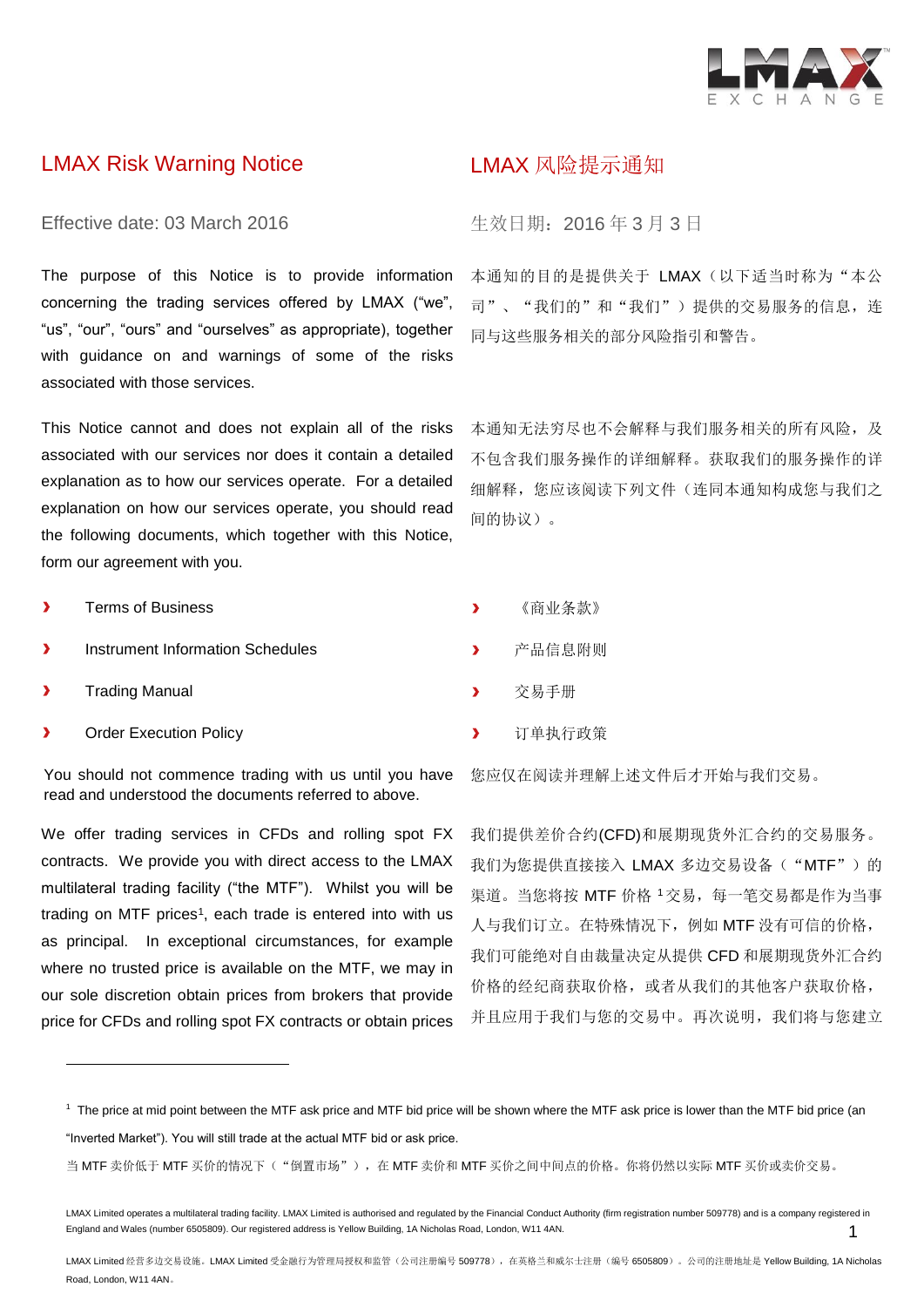

from our other customers and use these prices for our trades with you. Again, we will be entering into the trades with you on a principal-to principal basis. Please also note that for our CFD Indices product there are no general members. So although there may be prices on the MTF, the price is one of another customer rather than that of a market maker. Accordingly, prices may be available only intermittently.

In both of these scenarios (where we obtained a broker price, or where there is no general member) you may not be able to open or close a position when you want to, or at least not as frequently as you may have been able to if there was a general member price available on the MTF.

Our trading service carries a high level of risk and is not suitable for everyone. You should not trade with us unless you understand the nature of the transaction you are entering into and the extent of your potential loss from a trade. You must satisfy yourself that it is suitable for you in the light of your circumstances, financial resources and investment objectives. If you are in any doubt you should seek independent advice. You trade entirely at your own risk.

Our trading service is execution-only. This means that we carry out your trading instructions. We do not provide you with any investment advice.

In deciding whether this type of trading is suitable for you, you should have regard to the following risks.

1. Our services involve a high degree of gearing or leverage. For the majority of the trades you place with us, you will be required to deposit a relatively modest proportion of the overall contract value to open the trade. This can work for and against you as a relatively small movement in the price of the financial instrument being traded can have a disproportionate effect on your trade. This may result in you achieving a good profit but equally may result in you incurring significant 的交易是当事人与当事人的关系。请同样注意,我们的 CFD 指数产品没有普通会员。所以虽然 MTF 可能有价格, 但是该 价格是另一个客户而不是做市商的价格。因此,价格可能只 能间歇地可用。

在这两种情况中(我们获取经纪商价格,或者在没有普通会 员的情况下),您可能无法在您希望开仓或平仓的时候开仓 或平仓; 或者如果 MTF 提供普通会员价格, 能够开仓或平仓 的频率至少达不到您一直以来的水平。

我们的交易服务具有较高风险,并不适合所有人。在您已经 了解所要进行交易的性质以及您的交易可能遭受的亏损之 前,请不要与我们交易。您必须根据您的具体情况、财务资 源和投资目标,确定是否适合您。若您有任何疑问,请寻求 独立的意见。您的交易风险完全由自己承担。

我们的交易服务只是执行,也就是说,我们执行您的交易指 令。我们不向您提供任何投资建议。

在决定此交易类型是否适合您时,您应该注意以下风险。

1.我们的服务涉及较高的杠杆。对于您在我们这里下达的多 数交易,您只需存入总合约价值的一个相对小的比例开立交 易。由于正在交易的金融产品价格相对较小的波动可能对您 的交易造成重大影响,这种作用可能对您有利也可能不利。 这可能导致您实现丰厚的利润,但同样可能导致您产生重大 亏损。这些亏损可能超过您存放于本公司的现金。

LMAX Limited operates a multilateral trading facility. LMAX Limited is authorised and regulated by the Financial Conduct Authority (firm registration number 509778) and is a company registered in England and Wales (number 6505809). Our registered address is Yellow Building, 1A Nicholas Road, London, W11 4AN. 2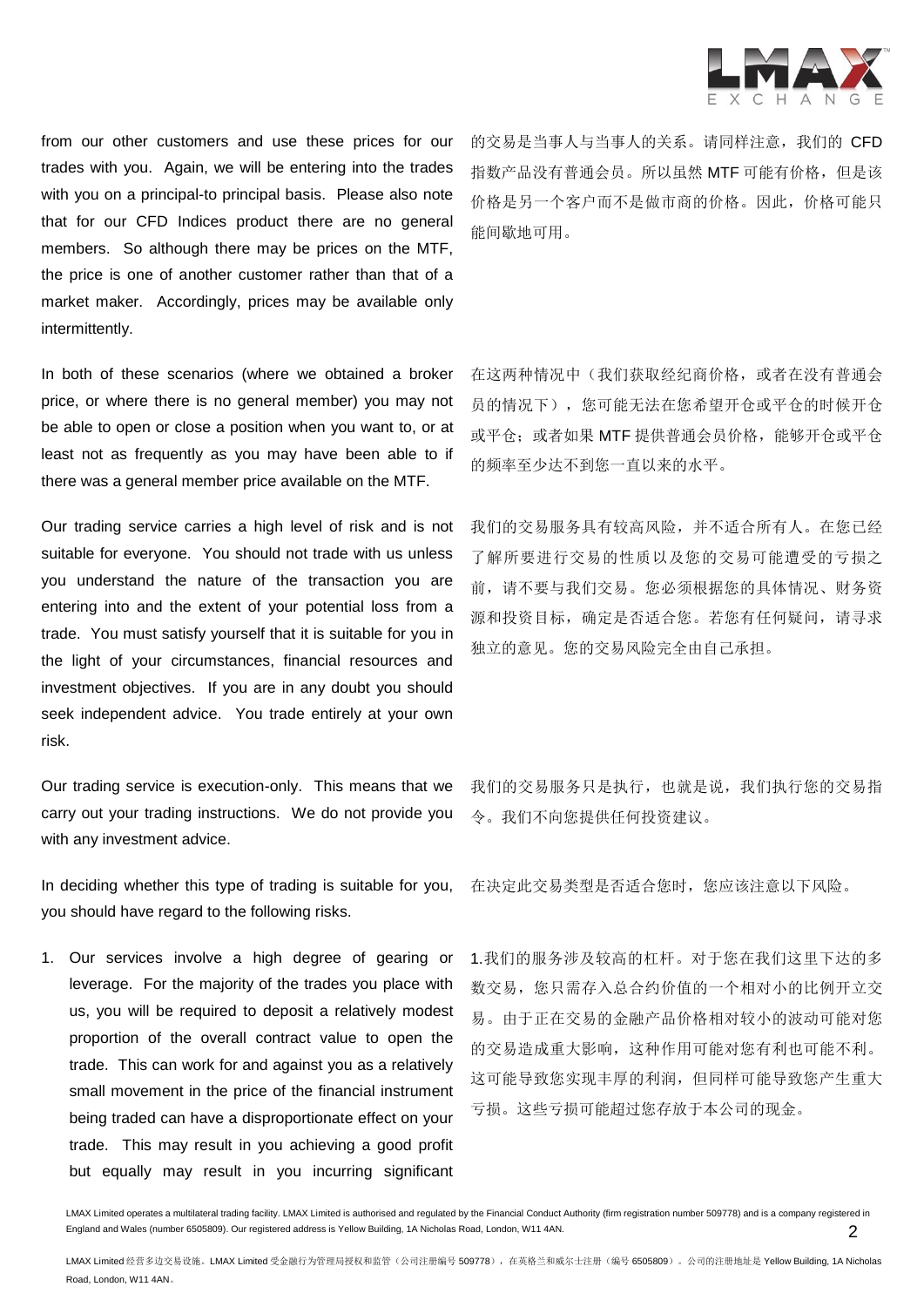

losses. These losses may be in excess of the cash you have deposited with us.

- 2. It is your responsibility to monitor your account at all times. It is important that you monitor your positions closely due to the speed at which profits or losses can be incurred. If you have working orders and open trades you should always be in a position to access and manage your account. You may do this on-line, 24 hours a day, 7 days a week. We can rectify mistakes, but only if you notify us as soon as possible and in any event within 24 hours of the trade.
- 3. You must understand that the price of the financial instruments being traded is determined by fluctuations in markets outside our control and that the historical performance of a financial instrument is no indication as to its future performance.
- 4. You may be required to deposit additional funds into your account at short notice in order to support your open trades and working orders. A failure to deposit additional funds when required to do so may result in all of your open trades being closed out and your working orders cancelled by us without notice to you.
- 5. There may be circumstances, for example where you have a large position and/or where there is low liquidity, where it is not possible to close your open trades immediately. It may take days or even weeks to do so. During this period the value of your open trades could fall, possibly by a significant sum, and you will be liable for the full amount of the losses that arise.
- 6. Some of our financial instruments are quoted and settled in currencies other than the base currency of your account. Trading in these instruments carries additional risk as the exchange rate at the time you close a trade and when your balance is converted to your base currency on the next Business Day, may be have fluctuated. Therefore if you trade in an instrument

2.您有责任始终监控您的账户。由于盈利或亏损产生的速度 可能很快,您必须密切监控您的头寸。如果您有挂单和持 仓,您应该时时能够访问和管理您的账户。可以一周 7 天、 每天 24 小时在线进行访问。我们可以纠正错误,但前提是 您需要尽快且无论如何在该交易的 24 小时内通知我们。

3. 你必须理解,正在交易的金融产品的价格受我们控制范围 以外的市场波动主导;金融产品的历史表现不代表其未来表 现。

4. 你可能需要在短时间内存入额外资金到你的账户,以支持 你的持仓和挂单。当您需要但未能存入额外的资金时,可能 会导致我们关闭您的所有持仓和取消所有挂单,且不另行通 知。

5.可能出现这样的情况,例如,当您持有大宗头寸和/或当流 动性低时,我们无法立即关闭您的持仓,可能需要几天甚至 几周时间。在此期间,您的开仓价值可能下跌,下跌的金额 可能十分巨大,而您将承担由此产生的全部损失。

6. 我们的一些金融产品以您账户基础货币以外的货币报价和 结算。由于汇率在您平仓或者当您的余额在下一个营业日转 换为您的基础货币时可能波动,所以交易这些产品具有额外 的风险。所以,如果您交易账户基础货币报价以外的产品, 货币汇率的波动将影响您的盈利和亏损。

LMAX Limited operates a multilateral trading facility. LMAX Limited is authorised and regulated by the Financial Conduct Authority (firm registration number 509778) and is a company registered in England and Wales (number 6505809). Our registered address is Yellow Building, 1A Nicholas Road, London, W11 4AN. 3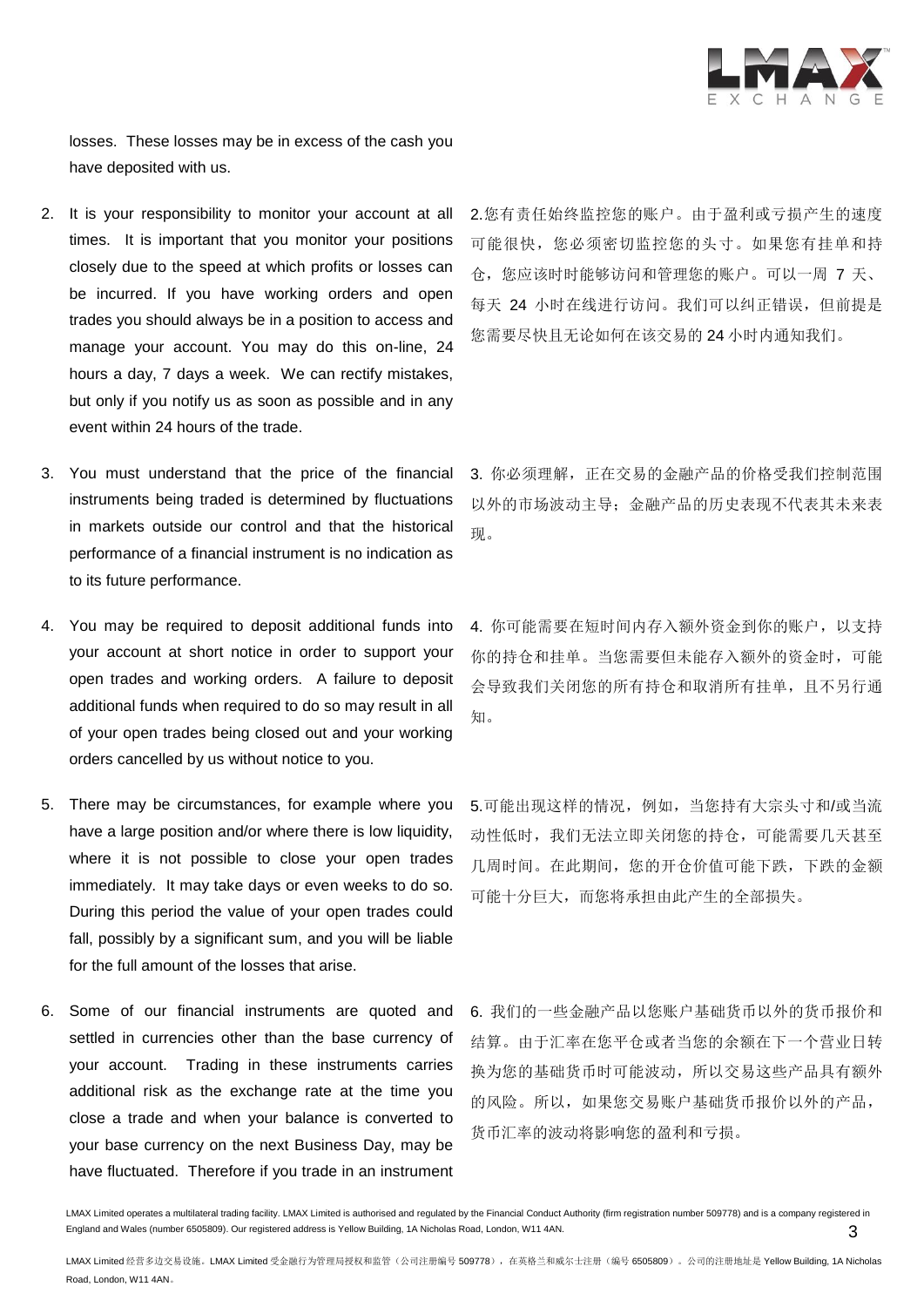

that is not quoted in the base currency of your account, currency exchange fluctuations will impact upon your profits and losses.

- 7. We do not guarantee that an order you place to limit the loss on a trade will be filled at the price that you specify. In a fast moving market, your order may be liable to 'gap through', with the result that your trade is closed at an increased loss as compared with the level of the order that you placed. In the event that a 'gap through' occurs there can be a markedly different price in the financial instrument being traded with no opportunity to close your trade in-between. Therefore, an order you place to limit the loss on a trade should not be treated as a guarantee to limit your loss on that trade to a specific amount.
- 8. Any money you transfer to us or is credited to your Account will be held in one or more segregated client bank accounts. The client bank accounts will be pooled accounts holding monies transferred to us by other clients of ours and will not hold any of our own monies. We may transfer any amount that is allocable to you in the relevant client bank account or amounts credited to your Account to any clearing house or broker for the purpose of providing any initial margin and intraday margin to such clearing house or broker in relation to our Back to Back Trade. Your rights to monies in your Account are as follows:
	- a. You will have an ownership interest in your share of the balance in the relevant client bank account including any monies held by the clearing house or broker that is allocable or returnable to your Account.
	- b. You will not have an ownership interest to any monies required to be transferred either from the relevant client bank account, or from the monies held by a clearing house or broker that is allocable or returnable to your Account, for

7.我们不保证您为限制交易亏损而下达的订单会在您指定的 价格成交。在快速波动的市场中,您的订单可能容易"跳 空",导致您的平仓亏损超过您下单时的水平。如果出现 "跳空",正在交易的金融产品可能有明显不同的价格,而 您没有机会在中间平仓。因此,您为限制交易亏损而下达的 订单不能视为是将此交易亏损限制在特定金额的保证。

8.您向我们转账或者计入您账户的任何资金将存放在一个或 多个独立的客户银行账户。这些客户银行账户将是集合账 户,持有由我们的客户向我们转账的资金,不会持有任何我 们自己的资金。为了就我们的背对背交易向相关的清算所或 经纪商提供初始保证金和日内保证金,我们可能将任何可分 配的金额转到您的相关客户银行账户,或将计入您账户的金 额转到任何清算所或经纪商。您对您账户的资金拥有以下权 利:

a. 你将对您在相关客户银行账户所占余额拥有所有权权 益,包括清算所或经纪商持有的可分配或可退回到您账 户的任何资金。

b. 您对任何规定转账的资金没有所有权权益:根据我们 的背对背交易结算我们的债务,如对交易每日结算时按 市值计价亏损的结算,而从相关客户银行账户,或从清 算所或经纪商持有的可分配或者可退回到您账户的资金

LMAX Limited operates a multilateral trading facility. LMAX Limited is authorised and regulated by the Financial Conduct Authority (firm registration number 509778) and is a company registered in England and Wales (number 6505809). Our registered address is Yellow Building, 1A Nicholas Road, London, W11 4AN. 4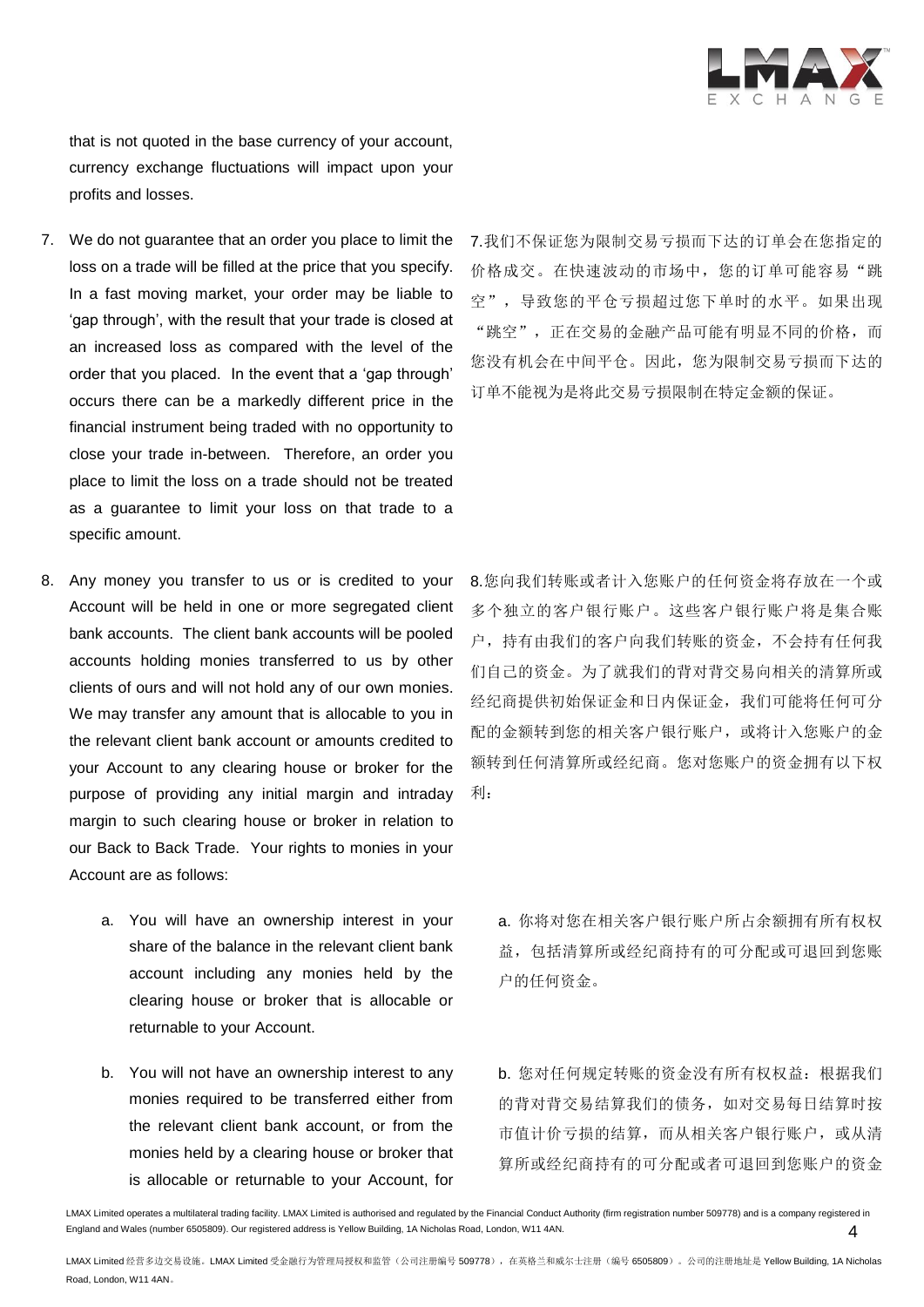

the purpose of settling our obligations under our Back to Back Trade such as settlement of mark-to-market losses on daily settlement of such trade.

- c. In certain circumstances, you may not receive all the monies to which you have an ownership interest as there is a possibility that the bank at which the client bank account is held has become insolvent or has otherwise failed and is unable to return the full amount of monies held in the client bank account. You may also suffer a shortfall if the clearing house or broker has become insolvent or has otherwise failed and is unable to return the full amount of monies that is returnable or allocable to your Account.
- 9. Our charges are set out on in our Trading Manual and on the Instrument Information on our Trading Platform. You should ensure that you aware of all the charges that apply to you and understand how our charging system operates before you commence trading with us.
- 10. One or more of your trades may be affected by a corporate action type event the occurrence of which may have a dramatic effect on that trade or trades and/or on your account generally. Please see the Terms of Business and Trading Manual for further information and a worked example. We recommend that before you open a trade with us you carry out your own research into whether the trade that you intend to open is liable to be the subject of a corporate action type event and if so the likely effect of that action on the trade that you wish to open.

To the fullest extent permitted by law, in no event shall we or any of our directors, employees or agents have any liability whatsoever to you or any other person for any direct or indirect loss, liability, cost, claim, expense or damage of any kind, whether in contract or in tort, including

转出。

c. 在某些情况下,由于持有客户银行账户的银行可能破 产或无法和不能全额退还客户银行账户所持资金,您可 能无法收到所有您拥有所有权权益的资金。如果清算所 或者经纪商破产或无法和不能全额退还您账户持有的资 金,您的资金也可能出现亏空 。

9.我们的收费载于我们的《交易手册》和我们交易平台上的 产品信息。您应当确保您知道所有适用于您的收费,并在开 始交易之前了解我们的收费系统如何运作。

10. 公司行为类型事件可能影响您的一个或多个交易,这种 事件的发生一般可能严重影响这个(些)交易和/或您的账 户。请查阅《商业条款》和《交易手册》获取进一步的信息 和实例。我们建议您在与我们交易之前自行研究您计划开立 的仓位是否容易成为公司行为的对象,如果是,您希望建立 的仓位很可能受这种行为影响。

在法律允许的最大范围内,我们或我们的任何董事、雇员或 代理概不对您或任何其他人因为您使用与任何定制界面或第 三方设备、硬件或软件,如 MT4 (一款"软件交易产品") 或软件交易产品和您账户之间的任何形式的交互(包括但不

LMAX Limited operates a multilateral trading facility. LMAX Limited is authorised and regulated by the Financial Conduct Authority (firm registration number 509778) and is a company registered in England and Wales (number 6505809). Our registered address is Yellow Building, 1A Nicholas Road, London, W11 4AN. 5